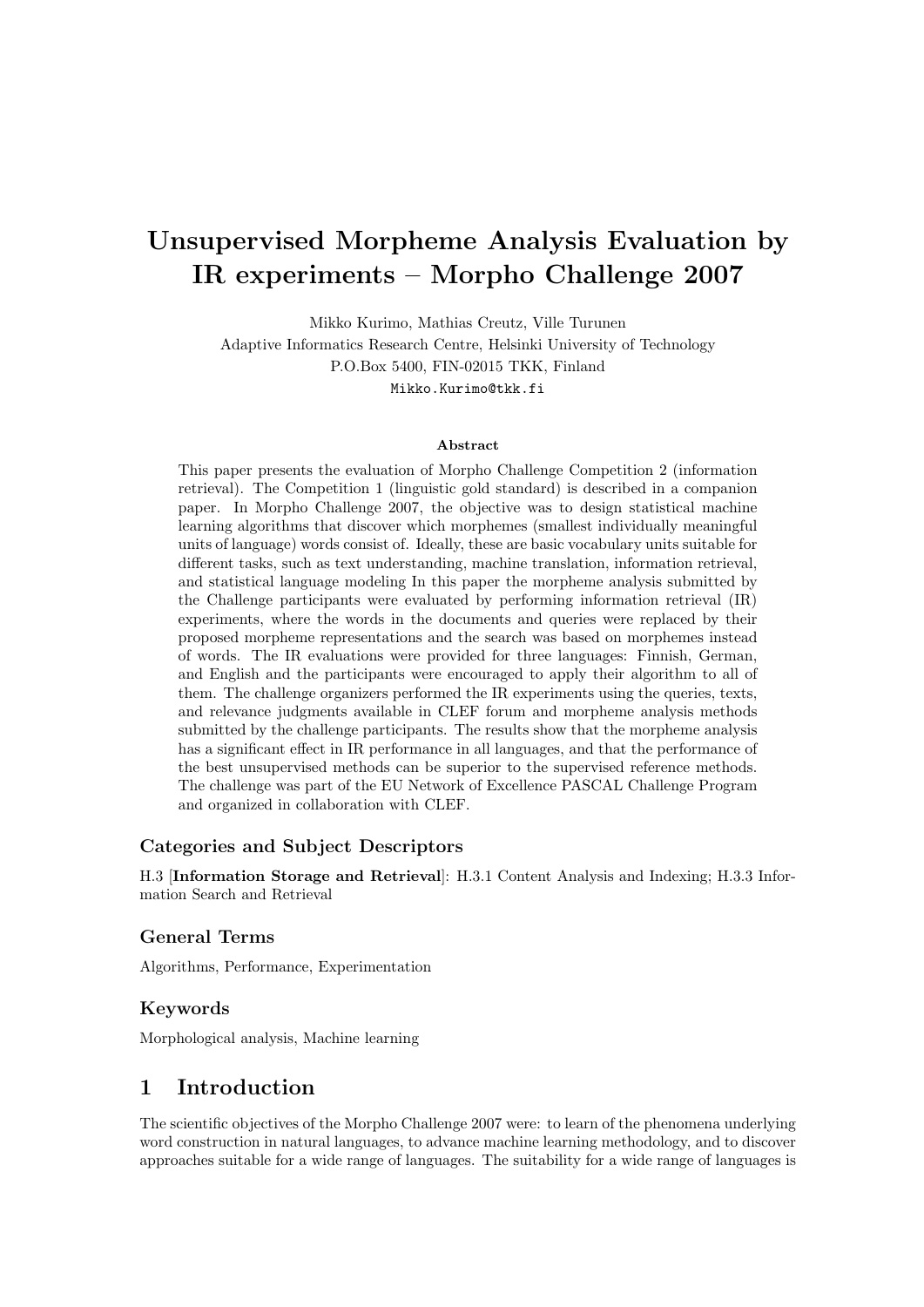becoming increasingly important, because language technology methods need to be quickly and as automatically as possible extended to new languages that have limited previous resources. That is why learning the morpheme analysis directly from large text corpora using unsupervised machine learning algorithms is such an attractive approach and a very relevant research topic today.

Morpho Challenge 2007 is a follow-up to our previous Morpho Challenge 2005 (Unsupervised Segmentation of Words into Morphemes) [8]. In Morpho Challenge 2005 the focus was in the segmentation of data into units that are useful for statistical modeling. The specific task for the competition was to design an unsupervised statistical machine learning algorithm that segments words into the smallest meaning-bearing units of language, morphemes. In addition to comparing the obtained morphemes to a linguistic "gold standard", their usefulness was evaluated by using them for training statistical language models for speech recognition.

In Morpho Challenge 2007 a more general focus was chosen to not only to segment words into smaller units, but also to perform *morpheme analysis* of the word forms in the data. For instance, the English words "boot, boots, foot, feet" might obtain the analyses "boot, boot  $+$  plural, foot, foot + plural", respectively. In linguistics, the concept of morpheme does not necessarily directly correspond to a particular word segment but to an abstract class. For some languages there exist carefully constructed linguistic tools for this kind of analysis, although not for many, but using statistical machine learning methods we may still discover interesting alternatives that may rival even the most careful linguistically designed morphologies.

The problem of learning the morphemes directly from large text corpora using an unsupervised machine learning algorithm is clearly a difficult one. First the words should be somehow segmented into meaningful parts, and then these parts should be clustered in the abstract classes of morphemes that would be useful for modeling. It is also challenging to learn to generalize the analysis to rare words, because even the largest text corpora are very sparse, a significant portion of the words may occur only once. Many important words, for example proper names and their inflections or some forms of long compound words, may also not exist in the training material at all, and their analysis is often even more challenging. However, benefits for successful morpheme analysis, in addition to obtaining a set of basic vocabulary units for modeling, can be seen for many important tasks in language technology. The additional information included in the units can provide support for building more sophisticated language models, for example, in speech recognition [1], machine translation [9], and information retrieval [12].

The evaluation of the unsupervised morpheme analysis was in this challenge solved by developing two complementary evaluations, one including a comparison to linguistic morpheme analysis gold standard, and another including a practical real-world application where morpheme analysis might be used. This paper presents how the application-oriented evaluation called Competition 2 was performed and the companion paper [7] describes the linguistic evaluation called Competition 1. As a practical real-world application domain we chose the problem of finding useful index terms for information retrieval tasks in multiple languages. Traditionally, and especially in processing English texts, stemming algorithms have been used to reduce the different infected word forms into the common roots or stems for indexing. However, to achieve best results when ported to new languages the development of stemming algorithms requires a considerable amount of special development work. In many highly-inflecting, compounding, and agglutinative European languages the amount of different word forms is huge and the task of extracting the useful index terms becomes both more complex and more important.

The same IR tasks that were attempted using the Morpho Challenge participants' morpheme analysis, were also tested by a number of reference methods to see how the unsupervised morpheme analysis performed in comparison to them. These references included the organizers' public Morfessor Categories-Map [3] and Morfessor Baseline [2, 4], the Morfessor analysis improved by a hybrid method [11], grammatical morpheme analysis based on the linguistic gold standards [5], the traditional Porter stemming [10] of words and also by the words as such without any processing.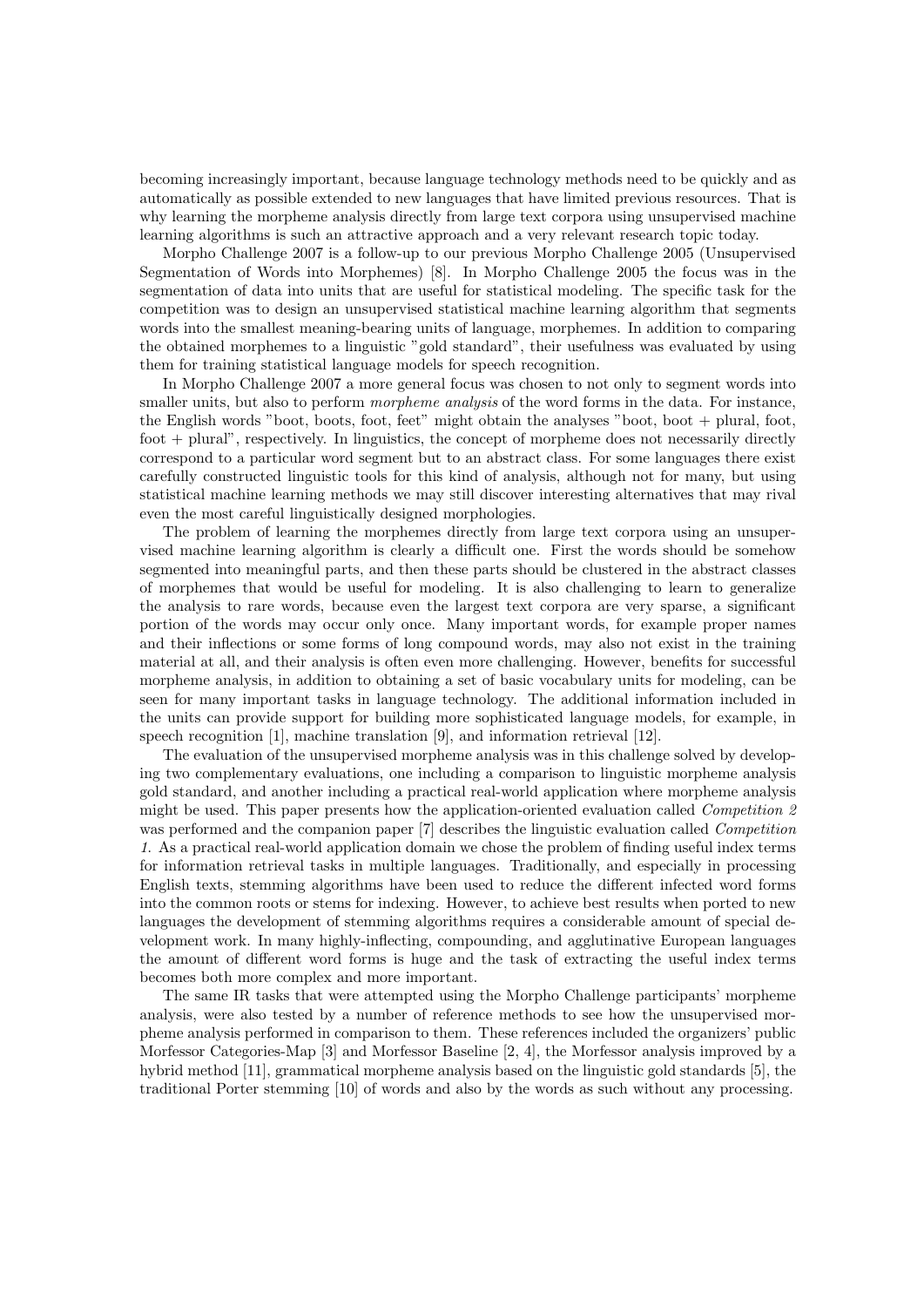# 2 Task

The Morpho Challenge 2007 task was to return the unsupervised morpheme analysis of every word form contained in a long word list supplied by the organizers for each test language [7]. The participants were pointed to corpora [7] in which the words occur, so that the algorithms may utilize information about word context. The information retrieval (IR) experiments were performed by the organizers based on the morpheme analyses submitted by the participants.. The words in the documents and the test queries were first replaced by their proposed morpheme representations and the search was then based on morphemes instead of words. To achieve the goal of designing language independent methods, the participants were encouraged to submit results in all test languages: Finnish, German and English.

## 3 Data sets

The data sets for testing the IR performance in each test language consisted of news paper articles as the source documents, test queries and the binary relevance judgments regarding to the queries. The organizers performed the IR experiments based on the morpheme analyses submitted by the participants, so it was not necessary for the participants to get these data sets. However, all the data was available for registered participants in the Cross-Language Evaluation Forum  $(CDEF)^1$ .

The source documents were news articles collected from different news papers selected as follows:

- In Finnish: 55K documents from short articles in Aamulehti 1994-95, 50 test queries on specific news topics and 23K binary relevance assessments (CLEF 2004)
- In English: 170K documents from short articles in Los Angeles Times 1994 and Glasgow Herald 1995, 50 test queries on specific news topics and 20K binary relevance assessments (CLEF 2005).
- In German: 300K documents from short articles in Frankfurter Rundschau 1994, Der Spiegel 1994-95 and SDA German 1994-95, 60 test queries with 23K binary relevance assessments (CLEF 2003).

When performing the indexing and retrieval experiments for Competition 2, it turned out that the test data contained quite many new words in addition to those that were provided as training data for the Competition 1 [7]. Thus, the participants were offered a chance to improve the retrieval results of their morpheme analyses by providing them a list of the new words found in all test languages. The participants then had the choice to either run their algorithms to analyze as many of the new words as they could or liked, or to provide no extra analyses. No text data resources to find context for the new words were provided, but it was made possible to register to CLEF to use the text data available in there or any other data the participants could get.

# 4 Participants and their submissions

By the deadline in May, 2007, 6 research groups had submitted the segmentation results obtained by their algorithms. A total of 12 different algorithms were submitted, 8 of them ran experiments on all four test languages. All the submitted algorithms are listed in Table 1. In general, the submissions were all interesting and relevant and all of them met the exact specifications given and were able to get properly evaluated. In addition to the competitors' 12 morpheme analysis algorithms, we evaluated a number of reference methods described in Section 5.

The outputs of the submitted algorithms are analyzed closer in [7]. From the IR point of view it is interesting to note that only Monson and Zeman decided to provide several alternative analysis for most words instead of just the most likely one. McNamee's algorithms did not attempt to

<sup>1</sup>http://www.clef-campaign.org/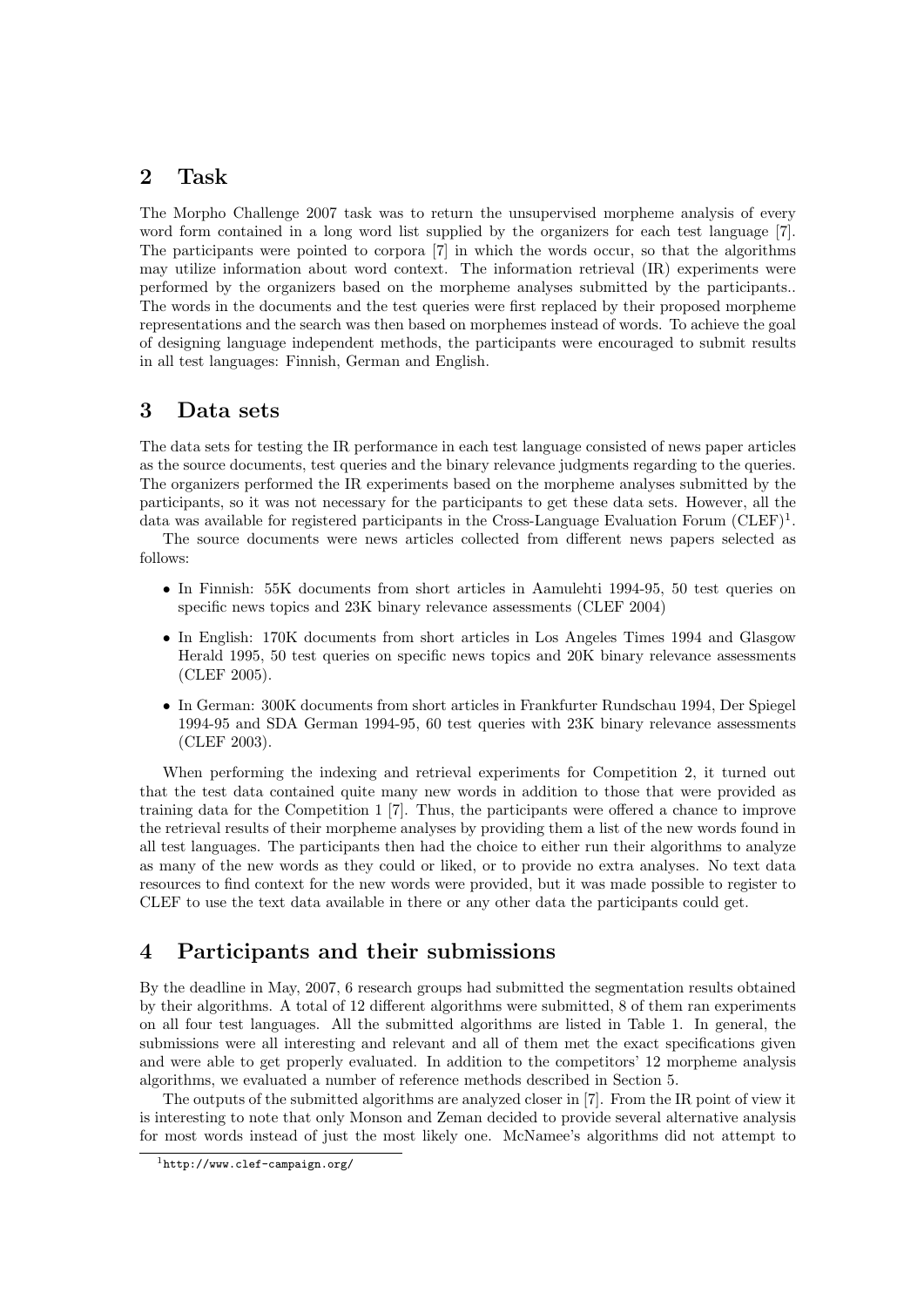Table 1: The submitted algorithms.

| Algorithm                  | Authors                          | Affiliation             |
|----------------------------|----------------------------------|-------------------------|
| "Bernhard 1"               | Delphine Bernhard                | TIMC-IMAG, F            |
| "Bernhard 2"               | Delphine Bernhard                | TIMC-IMAG, F            |
| "Bordag 5"                 | Stefan Bordag                    | Univ. Leipzig, D        |
| "Bordag 5a"                | Stefan Bordag                    | Univ. Leipzig, D        |
| "McNamee 3"                | Paul McNamee and James Mayfield  | JHU, USA                |
| "McNamee 4"                | Paul McNamee and James Mayfield  | JHU, USA                |
| "McNamee 5"                | Paul McNamee and James Mayfield  | JHU, USA                |
| "Zeman"                    | Daniel Zeman                     | Karlova Univ., CZ       |
| "Monson Morfessor"         | Christian Monson et al.          | CMU, USA                |
| "Monson ParaMor"           | Christian Monson et al.          | CMU, USA                |
| "Monson ParaMor-Morfessor" | Christian Monson et al.          | CMU, USA                |
| "Pitler"                   | Emily Pitler and Samarth Keshava | Univ. Yale, USA         |
| "Morfessor Categories-MAP" | The organizers                   | Helsinki Univ. Tech, FI |
| "Morfessor Baseline"       | The organizers                   | Helsinki Univ. Tech, FI |
| "dummy"                    | The organizers                   | Helsinki Univ. Tech, FI |
| "grammatical"              | The organizers                   | Helsinki Univ. Tech, FI |
| "Porter"                   | The organizers                   | Helsinki Univ. Tech, FI |
| "Tepper"                   | Michael Tepper                   | Univ. Washington, USA   |

provide a real morpheme analysis, but focused directly on finding a representative substring for each word type that would be likely to perform well in the IR evaluation.

# 5 Reference methods

To study and understand how the different morpheme analysis performed in the IR tasks, we attempted the same tasks with different reference methods. This also revealed us whether the unsupervised morpheme analysis (or even a supervised one) could really be useful in the IR tasks compared to simple word based indexing.

- 1. Morfessor Categories-Map: The same Morfessor Categories-Map (or here just "Morfessor MAP", for short) as described in Competition 1 [7] was used for the unsupervised morpheme analysis. The stem vs. suffix tags were kept, but did not receive any special treatment in the indexing, because we did not want to favor this particular tagging.
- 2. Morfessor Baseline: All the words were simply split into smaller pieces without any morpheme analysis. This means that the obtained subword units were directly used as index terms as such. This was performed using the Morfessor Baseline algorithm as in Morpho Challenge 2005 [8]. We expected that this would not be optimal for IR, but because the unsupervised morpheme analysis is such a difficult task, this simple method would probably do quite well.
- 3. dummy: No words were split nor any morpheme analysis provided. This means that all were directly used as index terms as such without any stemming or tags. We expected that although the morpheme analysis should provide helpful information for IR, all the submissions would not probably be able to beat this brute force baseline. However, if some morpheme analysis method would consistently beat this baseline in all languages and task, it would mean that the method were probably useful in a language and task independent way.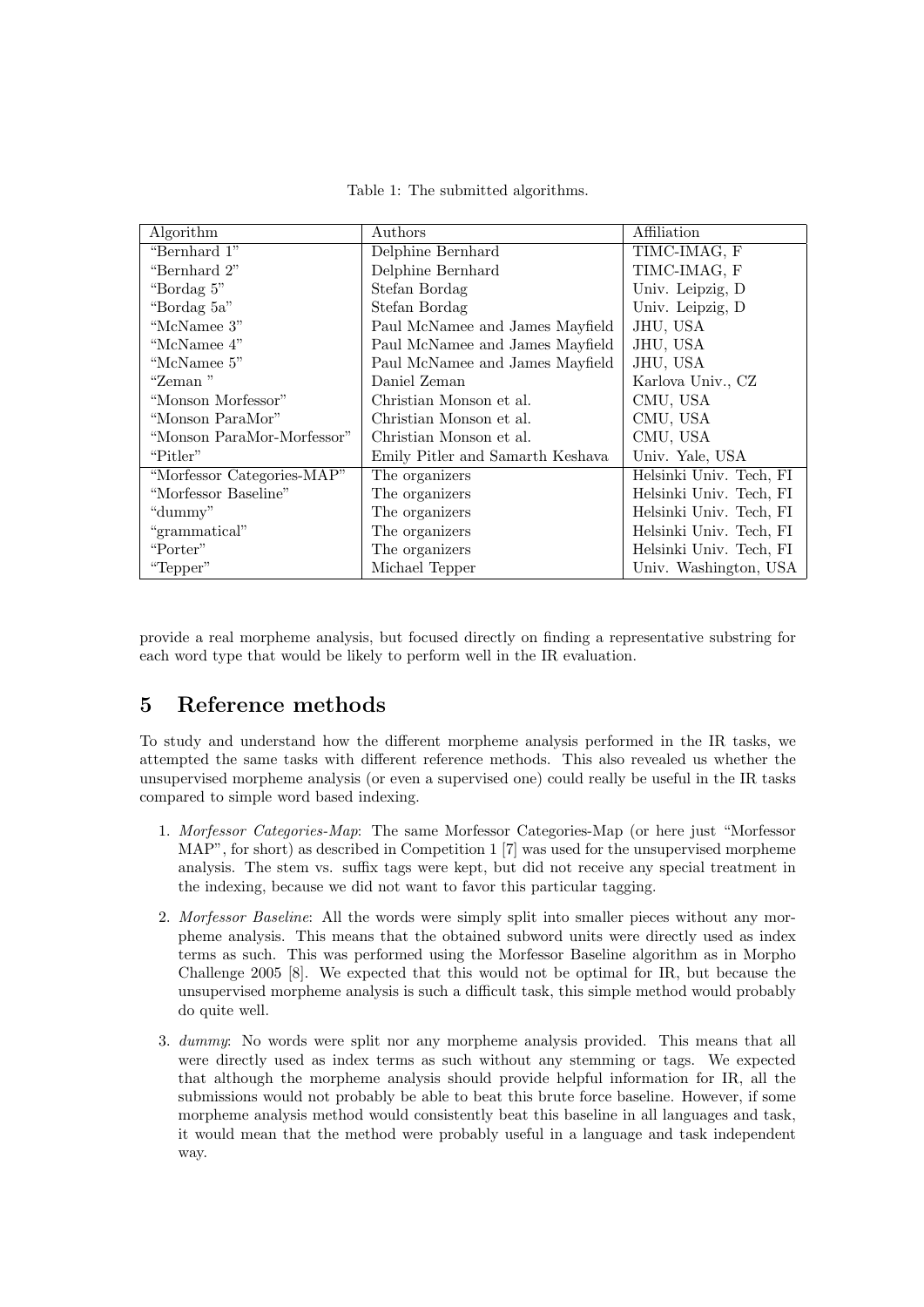- 4. grammatical: The words were analyzed using the gold standard in each language that were utilized as the "ground truth" in the Competition 1 [7]. Besides the stems and suffixes, the gold standard analyses typically consist of all kinds of grammatical tags which we decided to simply include as index terms, as well. For many words the gold standard analyses included several alternative interpretations that were all included in the indexing. However, we decided to also try the method adopted in the morpheme segmentation for Morpho Challenge 2005 [8] that only the first interpretation of each word is applied. This was here called "grammatical first" whereas the default was called "grammatical all". Because our gold standards are quite small, 60k (English) - 600k (Finnish), compared to the amount of words that the unsupervised methods can analyze, we did not expect "grammatical" to perform particularly well, even though it would probably capture some useful indexing features to beat the "dummy", at least.
- 5. Porter: No real morpheme analysis was performed, but the words were stemmed by the Porter stemming, an option provided by the Lemur toolkit. Because this is quite standard procedure in IR, especially for English text material, we expected this to provide the best results, at least for English. For the other languages the default Porter stemming was not likely to perform very well.
- 6. Tepper: A hybrid method developed by Michael Tepper [11] was utilized to improve the morpheme analysis reference obtained by our Morfessor Categories-MAP. Based on the obtained performance in Competition 1 [7], we expected that this could provide some interesting results here, as well.

# 6 Evaluation

In this evaluation, the organizers applied the analyses provided by the participants in information retrieval experiments. The words in the queries and source documents were replaced by the corresponding morpheme analyses provided by the participants, and the search was then based on morphemes instead of words. Any word that did not have a morpheme analysis was left un-replaced.

The evaluation was performed using a state-of-the-art retrieval method (the latest version of the freely available LEMUR toolkit<sup>2</sup>). We utilized two standard retrieval method: Tfidf and Okapi term weighting. The Tfidf implementation in LEMUR applies term frequency weights for both query and document based on the BM25 weighting and the Euclidean dot-product as similarity measure. Okapi in LEMUR is an implementation of the BM25 retrieval function as described in [6].

The evaluation criterion was Uninterpolated Average Precision There were several different categories and the winner with the highest Average Precision was selected separately for each language and each category:

- 1. All morpheme analyses from the training data are used as index terms "withoutnew" vs. additionally using also the morpheme analyses for new words that existed in the IR data but not in the training data "withnew".
- 2. Tfidf term weighting was utilized for all index terms without any stoplists vs. Okapi term weighting for all index terms excluding an automatic stoplist constructed for each run separately and consisting of the most common terms (frequency threshold was 75,000 for Finnish and 150,000 for German and English). The stoplist was developed for the Okapi weighting, because otherwise Okapi weights were not suitable for the indexes that had many very common terms.

<sup>2</sup>http://www.lemurproject.org/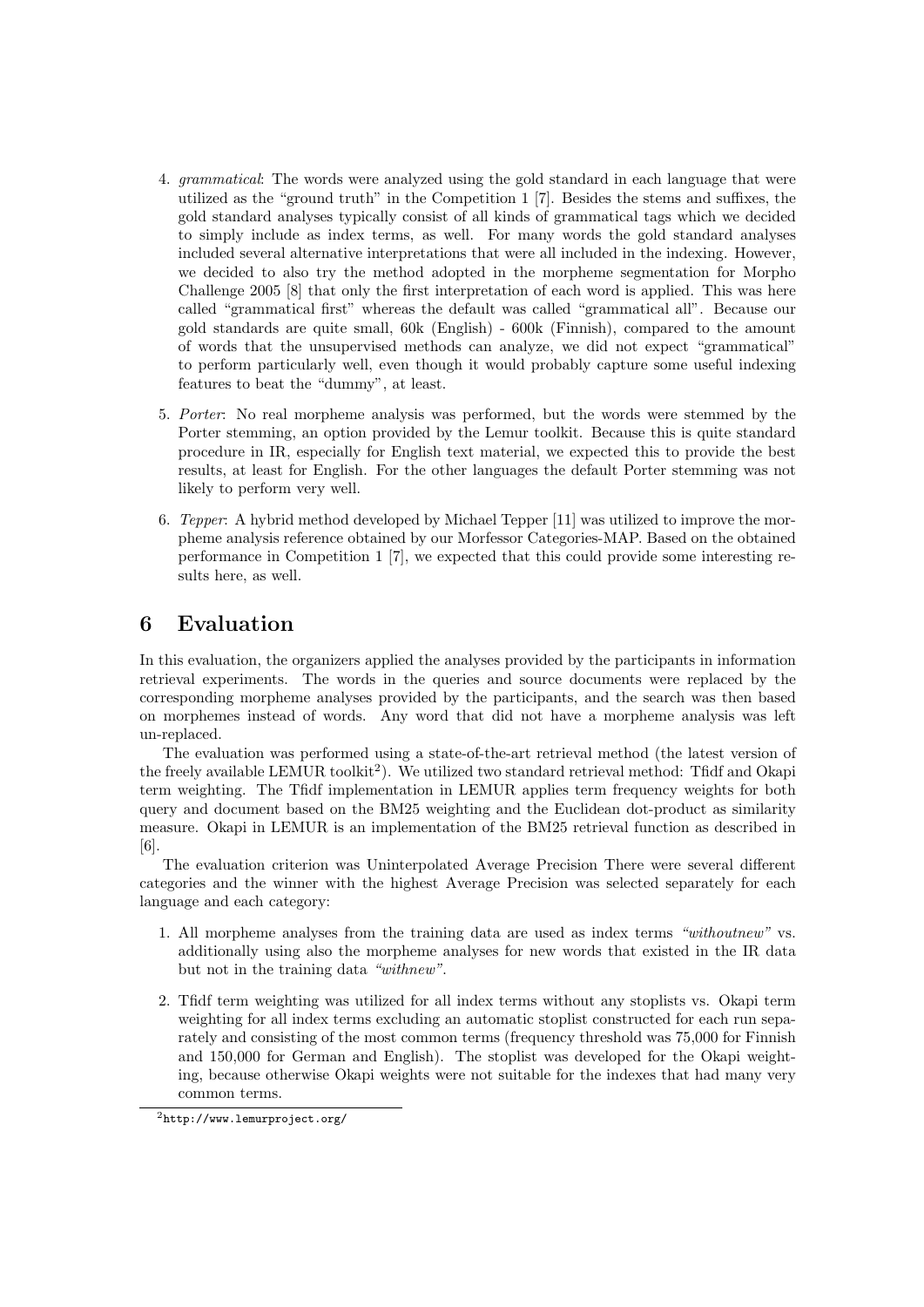# 7 Results

Table 2: The obtained average precision (AP%) in the information retrieval task for the submitted segmentations in Finnish (Competition 2 participants in bold and reference methods in normal font). Indexing is performed using Tfidf weighting for all morphemes (left) and Okapi weighting for all morphemes except the most common ones (stoplist) with frequency higher than 75,000 (right).

| Tfidf weighting for all morphemes |                 | Okapi weighting and a stoplist |                    |                 |        |
|-----------------------------------|-----------------|--------------------------------|--------------------|-----------------|--------|
| <b>METHOD</b>                     | <b>WORDLIST</b> | $AP\%$                         | <b>METHOD</b>      | <b>WORDLIST</b> | $AP\%$ |
| Morfessor baseline                | withnew         | 0.4105                         | Bernhard 2         | withnew         | 0.4915 |
| Bernhard 1                        | withoutnew      | 0.4016                         | Bernhard 1         | withnew         | 0.4681 |
| grammatical first                 | withoutnew      | 0.3995                         | Bernhard 2         | withoutnew      | 0.4425 |
| Bernhard 2                        | withoutnew      | 0.3984                         | Morfessor baseline | withnew         | 0.4412 |
| Morfessor baseline                | withoutnew      | 0.3978                         | Morfessor MAP      | withnew         | 0.4353 |
| grammatical all                   | withoutnew      | 0.3952                         | Bordag 5a          | withnew         | 0.4309 |
| Morfessor MAP                     | withnew         | 0.3913                         | Bordag 5           | withnew         | 0.4308 |
| <b>Bernhard</b> 1                 | withnew         | 0.3896                         | grammatical all    | withoutnew      | 0.4307 |
| Bordag 5                          | withnew         | 0.3831                         | grammatical first  | withoutnew      | 0.4216 |
| Morfessor MAP                     | withoutnew      | 0.3814                         | Bernhard 1         | withoutnew      | 0.4183 |
| Bernhard 2                        | withnew         | 0.3811                         | grammatical first  | withnew         | 0.4176 |
| Bordag 5                          | withoutnew      | 0.3802                         | Bordag 5a          | withoutnew      | 0.4147 |
| grammatical first                 | withnew         | 0.3760                         | Bordag 5           | withoutnew      | 0.4095 |
| grammatical all                   | withnew         | 0.3734                         | grammatical all    | withnew         | 0.4066 |
| Bordag 5a                         | withoutnew      | 0.3721                         | Morfessor baseline | withoutnew      | 0.3820 |
| Bordag 5a                         | withnew         | 0.3673                         | McNamee 5          | withnew         | 0.3684 |
| McNamee 5                         | withoutnew      | 0.3646                         | Morfessor MAP      | withoutnew      | 0.3632 |
| McNamee 5                         | withnew         | 0.3618                         | McNamee 5          | withoutnew      | 0.3620 |
| porter                            | withnew         | 0.3566                         | McNamee 4          | withnew         | 0.3603 |
| dummy                             | withnew         | 0.3559                         | McNamee 4          | withoutnew      | 0.3567 |
| McNamee 4                         | withoutnew      | 0.3518                         | porter             | withnew         | 0.3517 |
| McNamee 4                         | withnew         | 0.3257                         | McNamee 3          | withoutnew      | 0.3386 |
| McNamee 3                         | withoutnew      | 0.2941                         | dummy              | withnew         | 0.3274 |
| Zeman                             | withoutnew      | 0.2494                         | McNamee 3          | withnew         | 0.3243 |
| McNamee 3                         | withnew         | 0.2182                         | Zeman              | withoutnew      | 0.2813 |

The results of the information retrieval evaluations are shown in Tables  $2 - 4$ . In the Finnish task, the highest average precision was obtained by the "Bernhard 2" algorithm, which was also won the Competition 1 [7]. The highest average precision 0.49 was obtained using the Okapi weighting and stoplist for both the originally submitted morpheme analysis (for Competition 1) and the morpheme analysis for the new words added for Competition 2. For the competition category without the new words the winner was the same algorithm and without stoplist (using Tfidf ) "Bernhard 1".

The "Bernhard 1" algorithm obtained the highest average precision 0.47 for the German task using the new words, Okapi and stoplist. The same algorithm won also the categories for using Tfidf without stoplist with and without new words, but in using Okapi and stoplist without the new words the winner was the "Bernhard 2". However, the difference between "Bernhard 1" and "Bernhard 2" was very small in all categories.

For English, the highest average precision was obtained by the "Bernhard 2" algorithm, which was also won the Competition 1 [7]. As in Finnish and German, the highest average precision 0.39 was obtained with the new words and using the Okapi weighting and stoplist. The same algorithm won also the category without the new words and using the Okapi weighting and stoplist, but in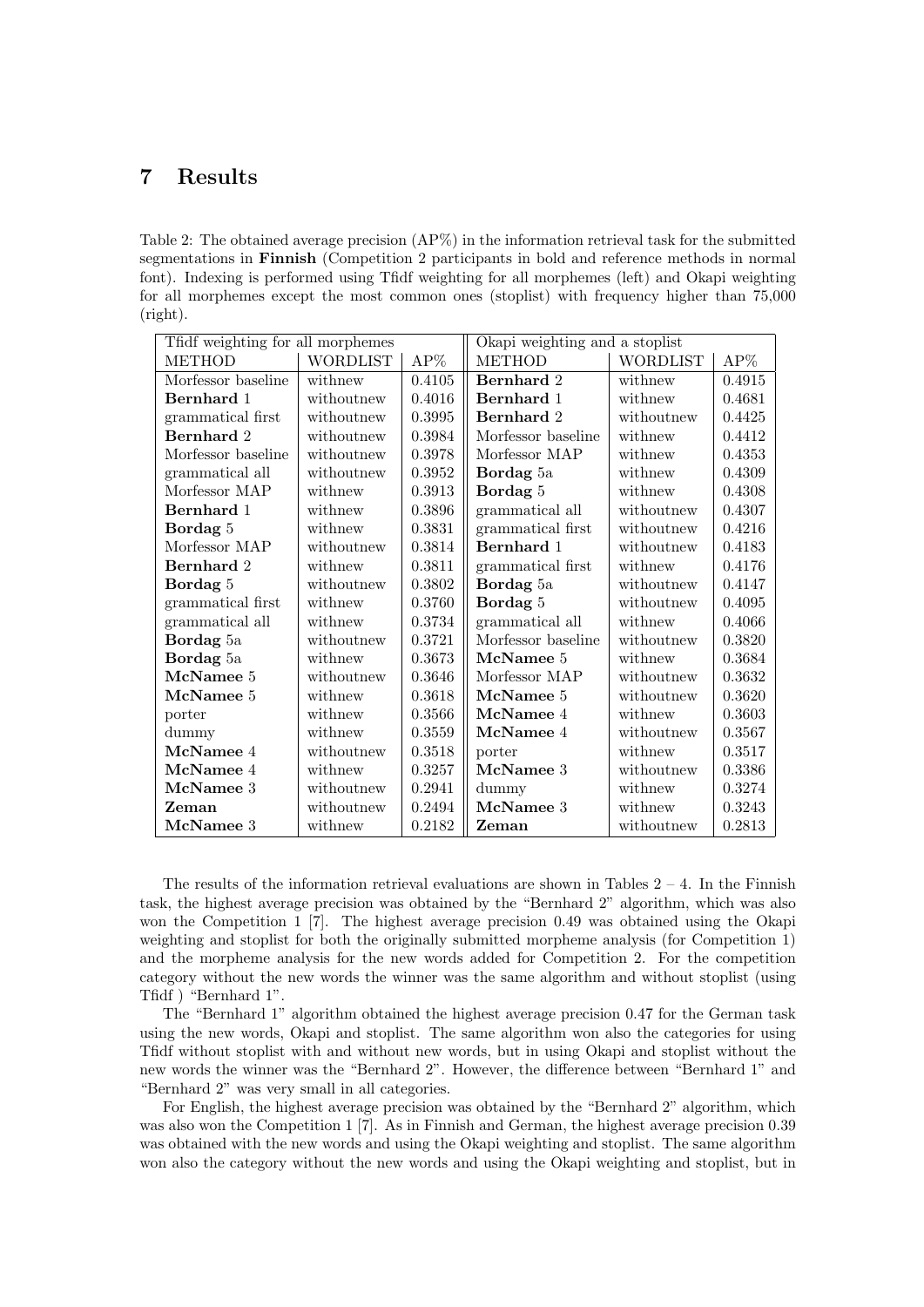Table 3: The obtained average precision (AP%) in the information retrieval task for the submitted segmentations in German (Competition 2 participants in bold and reference methods in normal font). Indexing is performed using Tfidf weighting for all morphemes (left) and Okapi weighting for all morphemes except the most common ones (stoplist) with frequency higher than  $150,000$ (right).

| Tfidf weighting for all morphemes |                 | Okapi weighting and a stoplist |                         |                 |        |
|-----------------------------------|-----------------|--------------------------------|-------------------------|-----------------|--------|
| <b>METHOD</b>                     | <b>WORDLIST</b> | $AP\%$                         | <b>METHOD</b>           | <b>WORDLIST</b> | $AP\%$ |
| Morfessor baseline                | withnew         | 0.3874                         | <b>Bernhard</b> 1       | withnew         | 0.4729 |
| Morfessor baseline                | withoutnew      | 0.3826                         | Bernhard 2              | withoutnew      | 0.4676 |
| Bernhard 1                        | withoutnew      | 0.3777                         | <b>Bernhard</b> 2       | withnew         | 0.4625 |
| <b>Bernhard 2</b>                 | withoutnew      | 0.3731                         | Bernhard 1              | withoutnew      | 0.4611 |
| porter                            | withnew         | 0.3725                         | <b>Monson</b> Morfessor | withnew         | 0.4602 |
| Bernhard 1                        | withnew         | 0.3720                         | Morfessor MAP           | withnew         | 0.4571 |
| <b>Bernhard</b> 2                 | withnew         | 0.3703                         | Morfessor baseline      | withnew         | 0.4486 |
| <b>Monson</b> Morfessor           | withnew         | 0.3520                         | <b>Monson</b> Morfessor | withoutnew      | 0.4481 |
| <b>Monson</b> Morfessor           | withoutnew      | 0.3502                         | Morfessor MAP           | withoutnew      | 0.4447 |
| dummy                             | withnew         | 0.3496                         | Morfessor baseline      | withoutnew      | 0.4417 |
| Bordag 5a                         | withnew         | 0.3496                         | Bordag 5                | withnew         | 0.4308 |
| Morfessor MAP                     | withoutnew      | 0.3480                         | Bordag 5                | withoutnew      | 0.4303 |
| McNamee 5                         | withoutnew      | 0.3442                         | Bordag 5a               | withnew         | 0.4259 |
| Morfessor MAP                     | withnew         | 0.3397                         | Bordag 5a               | withoutnew      | 0.4257 |
| McNamee 5                         | withnew         | 0.3327                         | Monson ParaMor-M        | withnew         | 0.4012 |
| Bordag 5                          | withoutnew      | 0.3273                         | Monson ParaMor-M        | withoutnew      | 0.3989 |
| grammatical first                 | withoutnew      | 0.3223                         | porter                  | withnew         | 0.3866 |
| Monson ParaMor-M                  | withnew         | 0.3200                         | McNamee 5               | withoutnew      | 0.3617 |
| grammatical first                 | withnew         | 0.3196                         | McNamee 5               | withnew         | 0.3527 |
| Monson ParaMor-M                  | withoutnew      | 0.3184                         | grammatical first       | withoutnew      | 0.3467 |
| Bordag 5                          | withnew         | 0.3156                         | McNamee 4               | withoutnew      | 0.3453 |
| grammatical all                   | withnew         | 0.3128                         | grammatical first       | withnew         | 0.3445 |
| grammatical all                   | withoutnew      | 0.3126                         | McNamee 4               | withnew         | 0.3351 |
| McNamee 4                         | withoutnew      | 0.3091                         | Monson ParaMor          | withnew         | 0.3241 |
| McNamee 4                         | withnew         | 0.3049                         | dummy                   | withnew         | 0.3228 |
| <b>Monson</b> ParaMor             | withnew         | 0.2887                         | <b>Monson ParaMor</b>   | withoutnew      | 0.3224 |
| <b>Monson ParaMor</b>             | withoutnew      | 0.2861                         | grammatical all         | withnew         | 0.3004 |
| Zeman                             | withoutnew      | 0.2828                         | McNamee 3               | withoutnew      | 0.2953 |
| McNamee 3                         | withoutnew      | 0.2023                         | grammatical all         | withoutnew      | 0.2926 |
| McNamee 3                         | withnew         | 0.1945                         | McNamee 3               | withnew         | 0.2868 |
|                                   |                 |                                | Zeman                   | withoutnew      | 0.2568 |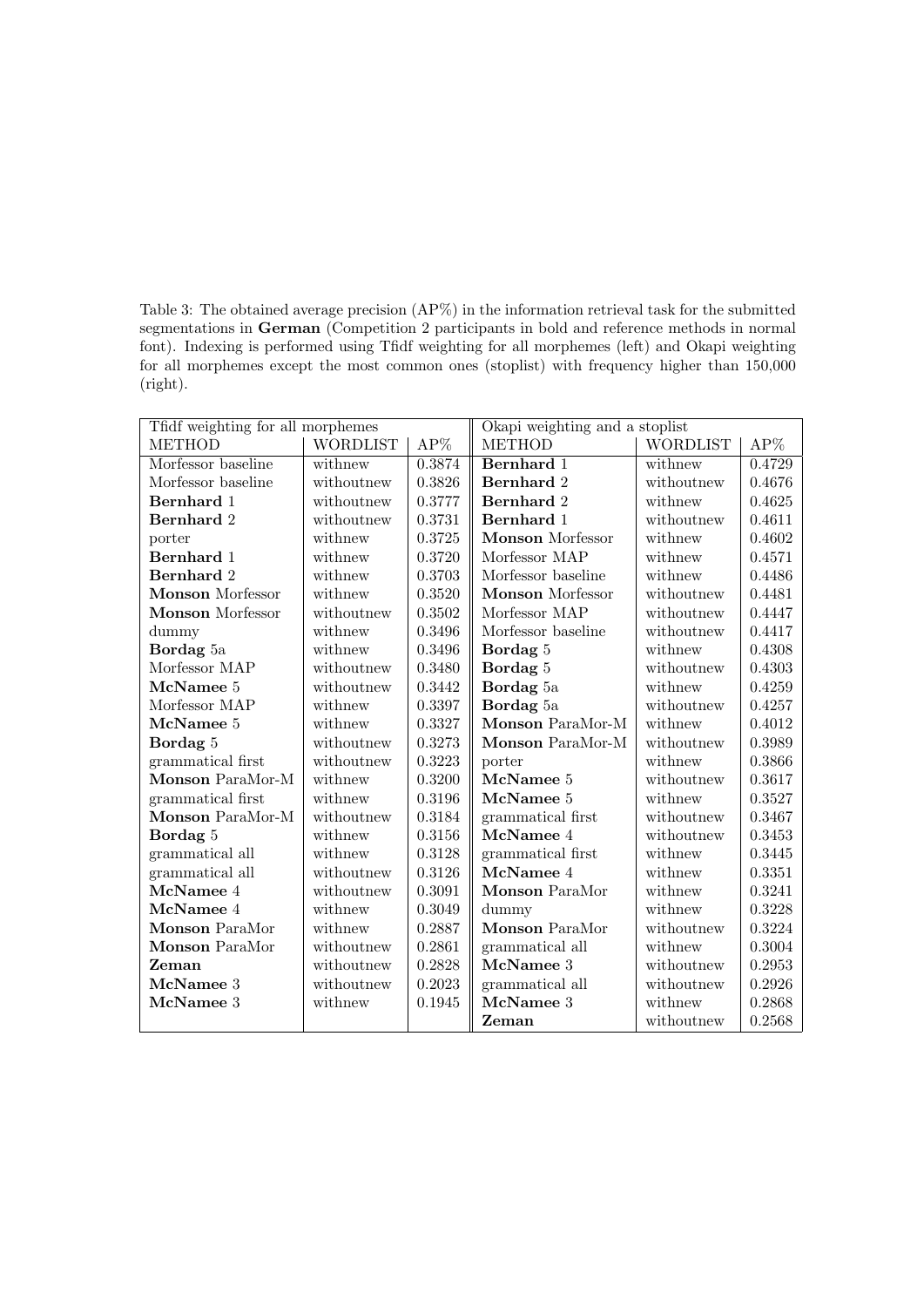Table 4: The obtained average precision (AP%) in the information retrieval task for the submitted segmentations in English (Competition 2 participants in bold and reference methods in normal font). Indexing is performed using Tfidf weighting for all morphemes (left) and Okapi weighting for all morphemes except the most common ones (stoplist) with frequency higher than 150,000 (right).

| Tfidf weighting for all morphemes |                 | Okapi weighting and a stoplist |                         |                 |        |
|-----------------------------------|-----------------|--------------------------------|-------------------------|-----------------|--------|
| <b>METHOD</b>                     | <b>WORDLIST</b> | $AP\%$                         | <b>METHOD</b>           | <b>WORDLIST</b> | $AP\%$ |
| porter                            | withnew         | 0.3052                         | porter                  | withnew         | 0.4083 |
| McNamee 5                         | withoutnew      | 0.2888                         | <b>Bernhard 2</b>       | withnew         | 0.3943 |
| McNamee 5                         | withnew         | 0.2885                         | <b>Bernhard 2</b>       | withoutnew      | 0.3922 |
| Morfessor baseline                | withnew         | 0.2863                         | Bernhard 1              | withnew         | 0.3900 |
| Morfessor baseline                | withoutnew      | 0.2851                         | Morfessor baseline      | withnew         | 0.3882 |
| McNamee 4                         | withoutnew      | 0.2842                         | Bernhard 1              | withoutnew      | 0.3881 |
| McNamee 4                         | withnew         | 0.2838                         | Morfessor baseline      | withoutnew      | 0.3869 |
| Tepper                            | withoutnew      | 0.2784                         | grammatical first       | withoutnew      | 0.3774 |
| dummy                             | withnew         | 0.2783                         | grammatical first       | withnew         | 0.3756 |
| Morfessor MAP                     | withnew         | 0.2782                         | Tepper                  | withoutnew      | 0.3728 |
| Bernhard 1                        | withoutnew      | 0.2781                         | <b>Monson</b> Morfessor | withoutnew      | 0.3721 |
| Bernhard 1                        | withnew         | 0.2777                         | Morfessor MAP           | withnew         | 0.3716 |
| Morfessor MAP                     | withoutnew      | 0.2774                         | Morfessor MAP           | withoutnew      | 0.3714 |
| Bernhard 2                        | withnew         | 0.2682                         | <b>Monson Morfessor</b> | withnew         | 0.3703 |
| <b>Monson</b> Morfessor           | withoutnew      | 0.2676                         | Pitler                  | withoutnew      | 0.3652 |
| <b>Bernhard 2</b>                 | withoutnew      | 0.2673                         | Pitler                  | withnew         | 0.3648 |
| <b>Monson</b> Morfessor           | withnew         | 0.2667                         | grammatical all         | withoutnew      | 0.3621 |
| Pitler                            | withoutnew      | 0.2666                         | grammatical all         | withnew         | 0.3592 |
| Pitler                            | withnew         | 0.2639                         | McNamee 4               | withoutnew      | 0.3577 |
| Monson ParaMor-M                  | withnew         | 0.2628                         | McNamee 4               | withnew         | 0.3576 |
| Monson ParaMor-M                  | withoutnew      | 0.2624                         | McNamee 5               | withoutnew      | 0.3438 |
| grammatical all                   | withoutnew      | 0.2619                         | Monson ParaMor-M        | withnew         | 0.3435 |
| grammatical first                 | withoutnew      | 0.2612                         | McNamee 5               | withnew         | 0.3433 |
| grammatical all                   | withnew         | 0.2602                         | Bordag 5                | withoutnew      | 0.3427 |
| grammatical first                 | withnew         | 0.2599                         | Monson ParaMor-M        | withoutnew      | 0.3426 |
| <b>Monson ParaMor</b>             | withnew         | 0.2400                         | Bordag 5                | withnew         | 0.3421 |
| <b>Monson</b> ParaMor             | withoutnew      | 0.2390                         | Bordag 5a               | withoutnew      | 0.3409 |
| Zeman                             | withoutnew      | 0.2297                         | Bordag 5a               | withnew         | 0.3395 |
| Bordag 5                          | withoutnew      | 0.2210                         | dummy                   | withnew         | 0.3123 |
| Bordag 5                          | withnew         | 0.2202                         | $McNamee$ 3             | withoutnew      | 0.3047 |
| Bordag 5a                         | withoutnew      | 0.2169                         | McNamee 3               | withnew         | 0.3030 |
| Bordag 5a                         | withnew         | 0.2165                         | <b>Monson ParaMor</b>   | withnew         | 0.2835 |
| McNamee 3                         | withoutnew      | 0.1695                         | <b>Monson ParaMor</b>   | withoutnew      | 0.2821 |
| McNamee 3                         | withnew         | 0.1677                         | Zeman                   | withoutnew      | 0.2674 |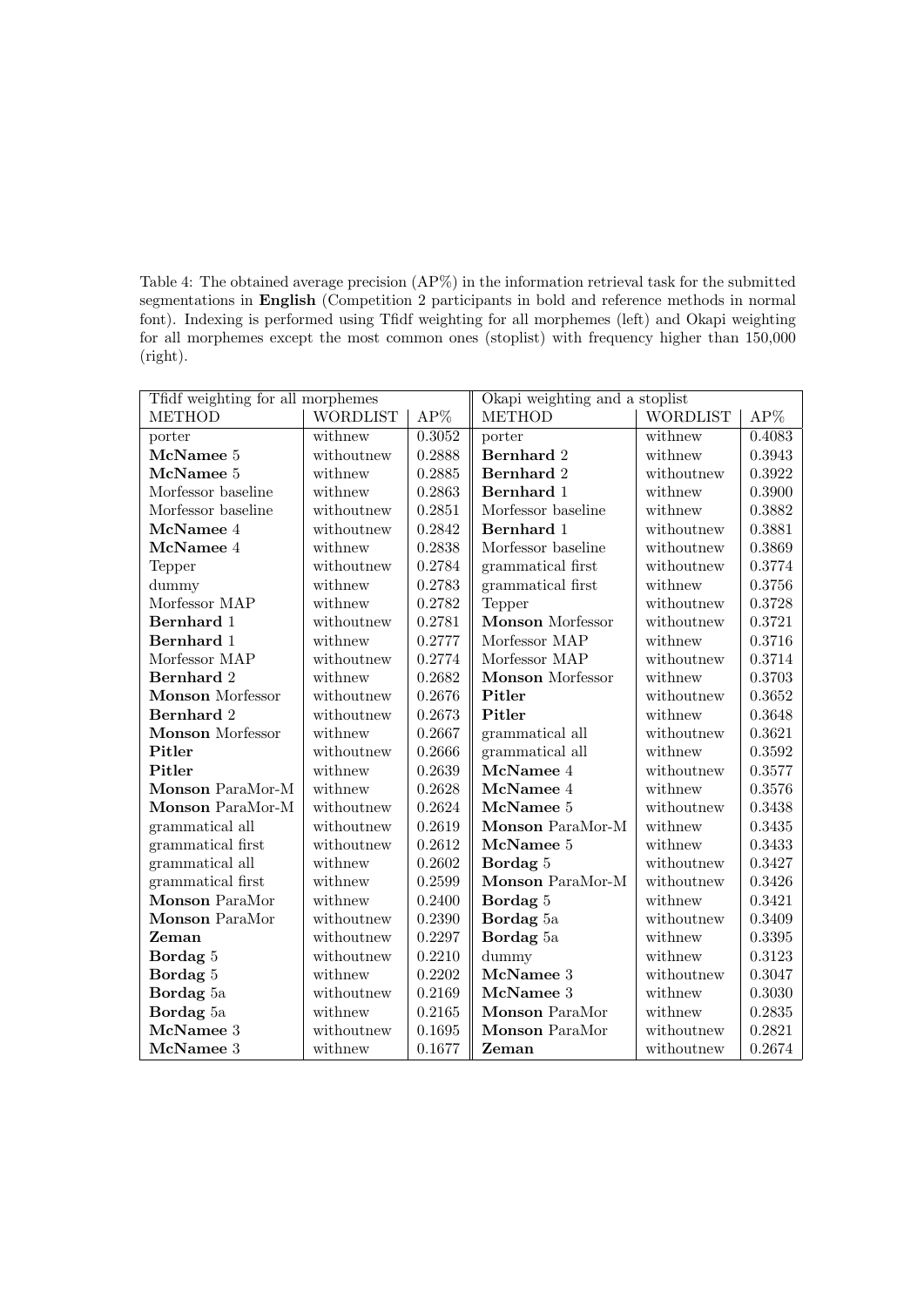categories using Tfidf without stoplist the winner was "McNamee 5".

As expected, the "grammatical" reference method based on linguistic Gold Standard morpheme analysis [7] did not perform very well. However, with stoplist and Okapi term weighting it did achieve better results than the "dummy" method in all languages. In Finnish and English the performance was better than average, but quite poor in German. The "grammatical first" that utilized only the first of the alternative analysis in indexing was at least as good or better than the "grammatical all", which seems to indicate that the alternative analysis are not very useful here.

For the "Morfessor" references it is interesting to note that they always performed better than the "grammatical", which seems to suggest that the coverage of the analysis ("Morfessor" does not have any out-of-vocabulary words) is more important for IR than the grammatical correctness. The reason for "Morfessor Baseline" being almost always better than the more sophisticated "Morfessor Categories-MAP" is not clear, and also the hybrid "Tepper" improvement for Morfessor does not seem to affect the IR results. In general, the old "Morfessor Baseline" seems to provide a very good baseline in all tested languages also for the IR tasks as it did for the language modeling and speech recognition in [8]. Here, only the "Bernhard 1" and "Bernhard 2" methods managed to beat it.

# 8 Discussions

The comparison of the results in the Tfidf and Okapi categories show that the Okapi with stoplist performed significantly better for all languages. We also run Tfidf with stoplist (the results not included here) which achieved results that were better than the plain Tfidf and only slightly inferior to Okapi with stoplist. However, we decided to rather report the original Tfidf, since we wanted to show what is the performance and the relative ranking of the methods without the stoplist.

When comparing the results in the "withnew" and "withoutnew" categories, we see that with stoplist (and Okapi) the addition of the analysis of the new words helps in Finnish, but in German and in English it does not seem to affect the results. Probably this just indicates that in Finnish the vocabulary explosion is more severe and the new corpus introduced a significant amount of important new words. In general, the new words can be analyzed in two different ways: either use the trained analyzer method as such, or train it first with the new words. In this evaluation both ways were actually possible for the participants, and many of them probably already applied the second one.

The Porter stemming that is a standard word preprocessing tool in IR remained unbeaten (by a narrow margin) in our evaluations in English, but in German and especially in Finnish, the unsupervised morpheme analysis methods clearly dominated the evaluation. There might exist better stemming algorithms for those languages, but because of the more complex morphology, their development might not be an easy task.

As future work in this field it should be relatively straight-forward to evaluate the unsupervised morpheme analysis in several other interesting languages, because it is not bounded to only those languages where rule-based grammatical analysis can be performed. It would also be interesting to try to combine the rival analysis to produce something better.

### 9 Conclusions

The objective of Morpho Challenge 2007 was to design a statistical machine learning algorithm that discovers which morphemes (smallest individually meaningful units of language) words consist of. Ideally, these are basic vocabulary units suitable for different tasks, such as text understanding, machine translation, information retrieval, and statistical language modeling. The current challenge was a successful follow-up to our previous Morpho Challenge 2005 (Unsupervised Segmentation of Words into Morphemes). This time the task was more general in that instead of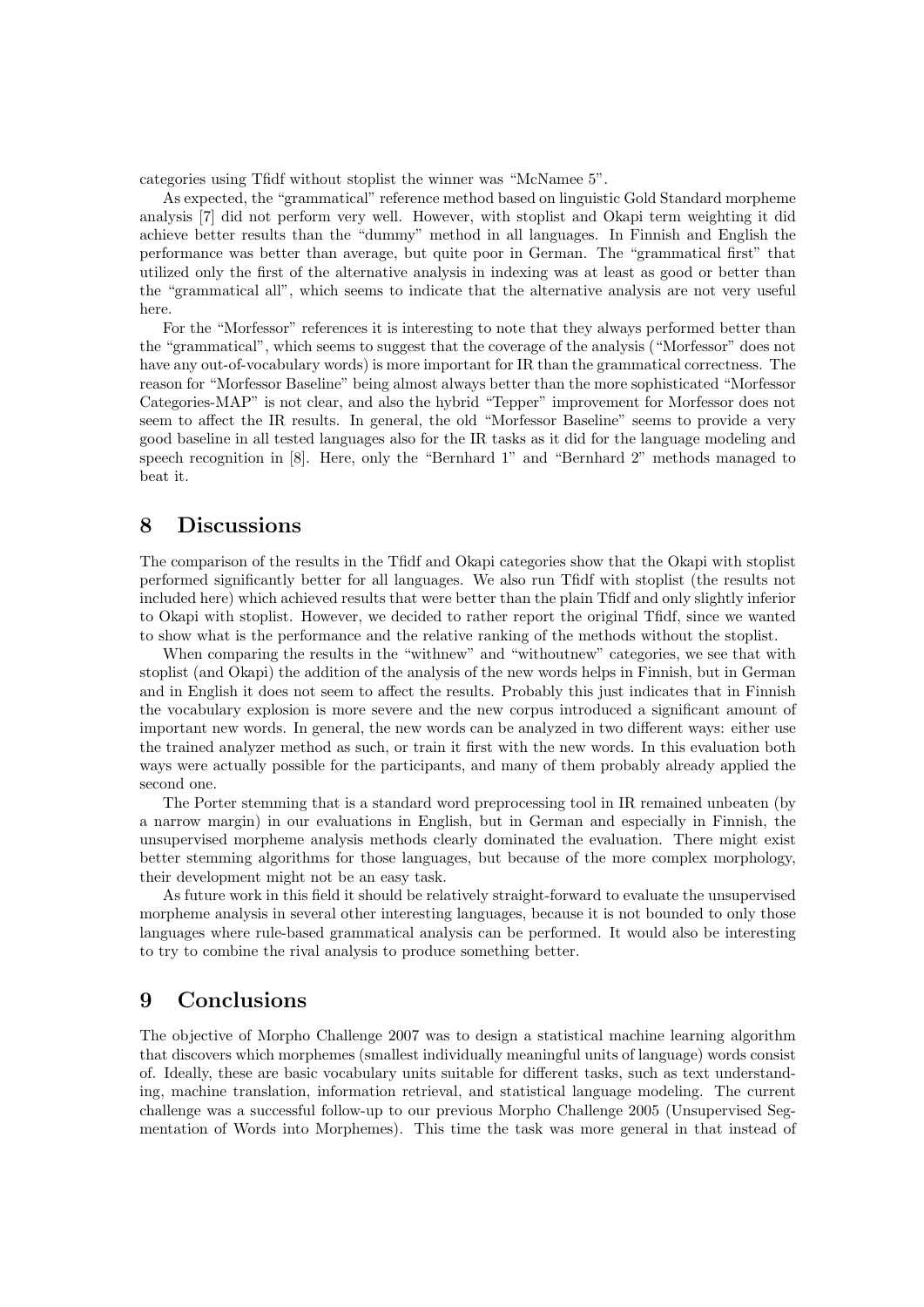looking for an explicit segmentation of words, the focus was in the morpheme analysis of the word forms in the data.

The scientific goals of this challenge were to learn of the phenomena underlying word construction in natural languages, to discover approaches suitable for a wide range of languages and to advance machine learning methodology. The analysis and evaluation of the submitted machine learning algorithm for unsupervised morpheme analysis showed that these goals were quite nicely met. There were several novel unsupervised methods that achieved good results in several test languages, both with respect to finding meaningful morphemes and useful units for information retrieval. The IR results also revealed that the morpheme analysis has a significant effect in IR performance in all languages, and that the performance of the best unsupervised methods can be superior to the supervised reference methods.

12 different segmentation algorithms from 6 research groups were submitted and evaluated. The IR evaluations included 3 different languages: Finnish, German and English. The algorithms and results were presented in Morpho Challenge Workshop, arranged in connection with other CLEF 2007 Workshop, September 19-21, 2007. Morpho Challenge 2007 was part of the EU Network of Excellence PASCAL Challenge Program and organized in collaboration with CLEF.

# Acknowledgments

We thank all the participants for their submissions and enthusiasm. We owe great thanks as well to the organizers of the PASCAL Challenge Program and CLEF who helped us organize this challenge and the challenge workshop. Especially, we would like to thank Carol Peters from CLEF for helping us to get Morpho Challenge in CLEF 2007 and organize a great workshop there. We thank also Krista Lagus for comments of the manuscript. Our work was supported by the Academy of Finland in the projects Adaptive Informatics and New adaptive and learning methods in speech recognition. This work was supported in part by the IST Programme of the European Community, under the PASCAL Network of Excellence, IST-2002-506778. This publication only reflects the authors' views. We acknowledge that access rights to data and other materials are restricted due to other commitments.

### References

- [1] Jeff A. Bilmes and Katrin Kirchhoff. Factored language models and generalized parallel backoff. In Proceedings of the Human Language Technology, Conference of the North American Chapter of the Association for Computational Linguistics (HLT-NAACL), pages 4–6, Edmonton, Canada, 2003.
- [2] Mathias Creutz and Krista Lagus. Unsupervised discovery of morphemes. In Proceedings of the Workshop on Morphological and Phonological Learning of ACL-02, pages 21–30, 2002.
- [3] Mathias Creutz and Krista Lagus. Inducing the morphological lexicon of a natural language from unannotated text. In Proceedings of the International and Interdisciplinary Conference on Adaptive Knowledge Representation and Reasoning (AKRR'05), pages 106–113, Espoo, Finland, 2005.
- [4] Mathias Creutz and Krista Lagus. Unsupervised morpheme segmentation and morphology induction from text corpora using Morfessor. Technical Report A81, Publications in Computer and Information Science, Helsinki University of Technology, 2005. URL: http://www.cis.hut.fi/projects/morpho/.
- [5] Mathias Creutz and Krister Linden. Morpheme segmentation gold standards for finnish and english. Technical Report A77, Publications in Computer and Information Science, Helsinki University of Technology, 2004. URL: http://www.cis.hut.fi/projects/morpho/.